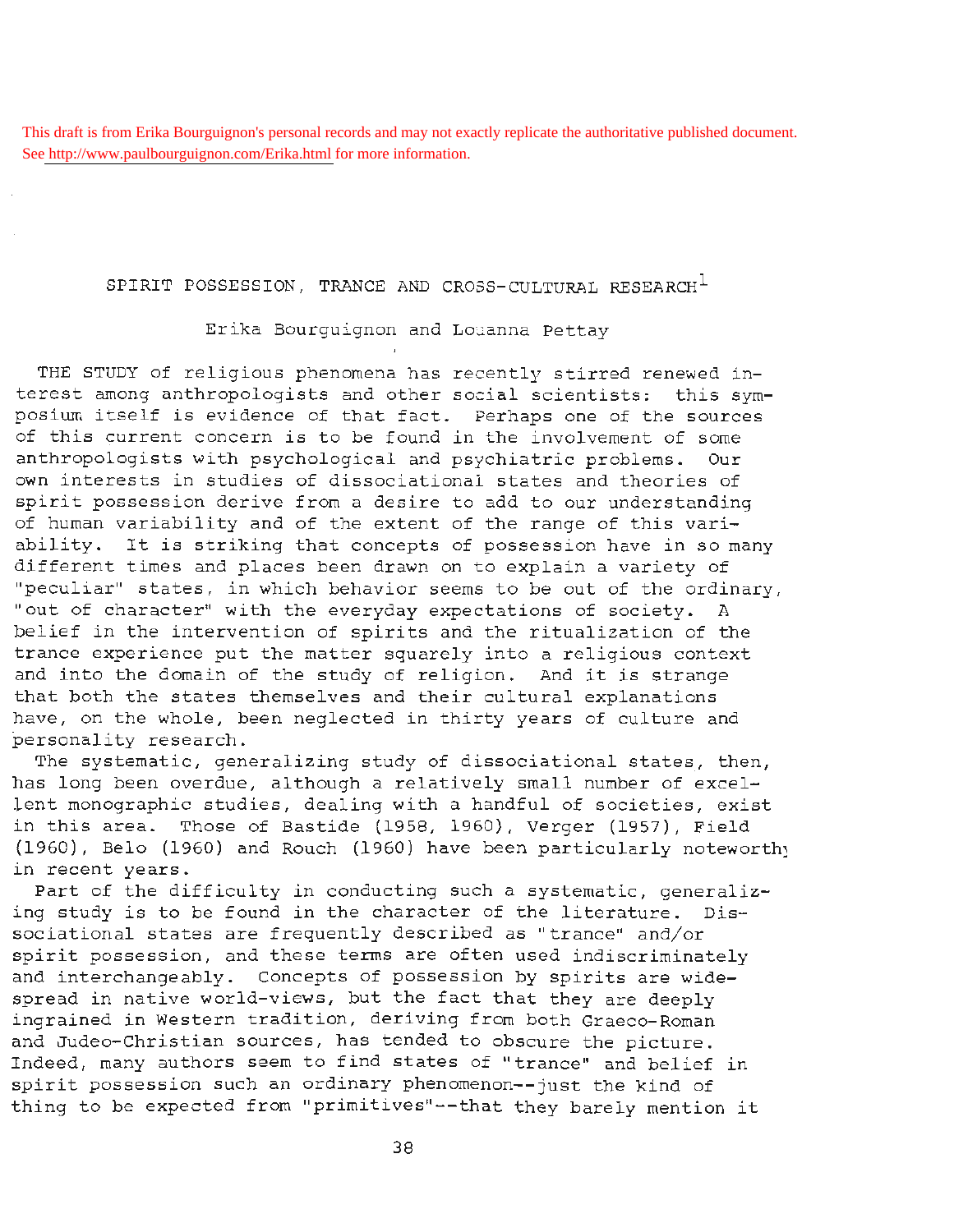in passing. Indeed, they seem to imply that it is so frequent and familiar an occurrence, that it requires no detailed study or ex-<br>planation. Those who talk about "hysterical trances" do essentia Those who talk about "hysterical trances" do essentially the same thing, implying or stating that hysteria is a disease of vomen, of lower class people in civilized society and primitives jenerally (Linton 1956, Deveraux, 1956). As Millingen, writing in 1839, put it:

May not all these ecstatic raptures be considered as belonging to this third class? [i.e., "mental alienation"] It has been observed that women, hysteric ones in particular, were the most subject to this supposed inspired affection; and amongst men it has also been remarked, that the enraptured individual was in general nervous, debilitated, and bald: and it is well known that the fall of the hair is frequently the result of moral and physical weakness, brought about by long studies, contemplation , grief, and illness; all of which may occasion mental aberration  $\ldots$  (p. 49).

Another approach seems to lend credence to the existence of pos- ;essing spirits, or at least to the extrasensory phenomena of posses- ;ion (Oesterreich 1922, Winkler 1936, Findeisen 1957), or even to :peak of the participation of the devil (Father Labat 1724, erschueren 1948). That bias in the descriptive literature on world ;ocieties is to be found among missionaries of various periods and ·arious persuasions is hardly surprising; that a variety of biases ippear to have affected the work of ethnologists is more troubling.

At the turn of the century, the French psychiatrists studying tysteria became interested in phenomena of possession and compared heir patients with persons possessed by demons, and retrospectively .nalysed cases of demonical possession in terms of their clinical indings. They consequently spread the voque of calling possession ross-culturally a hysterical phenomenon. The behavior of their own atients was apparently somewhat schooled and consequently was omething of a cultural phenomenon.

· More recently, anthropologists, with their emphasis on social and ultural learning, on functionalism, etc., have placed the emphasis n the rewarding nature of possession behavior, and thus have tressed, in psychoanalytic parlance, "secondary gains" rather than he primary problems which may in fact be present (cf. Harris 1957, ischel and Mischel, 1958). The very uneven reporting of the henomena in question, the lack of systematic theoretical concern ccorded them, as well as the often clearly tendentious interpretaion bespeak a strong cultural bias.

One of the results of this bias has been the casual use of the erms "trance" and "spirit possession." The latter refers to a sychological theory, that is, a theory which attempts to account for arieties of human behavior which are somehow out of the ordinary; he former refers to a psychological or psycho-physiological state, hich is as yet very poorly understood. A variety of hypotheses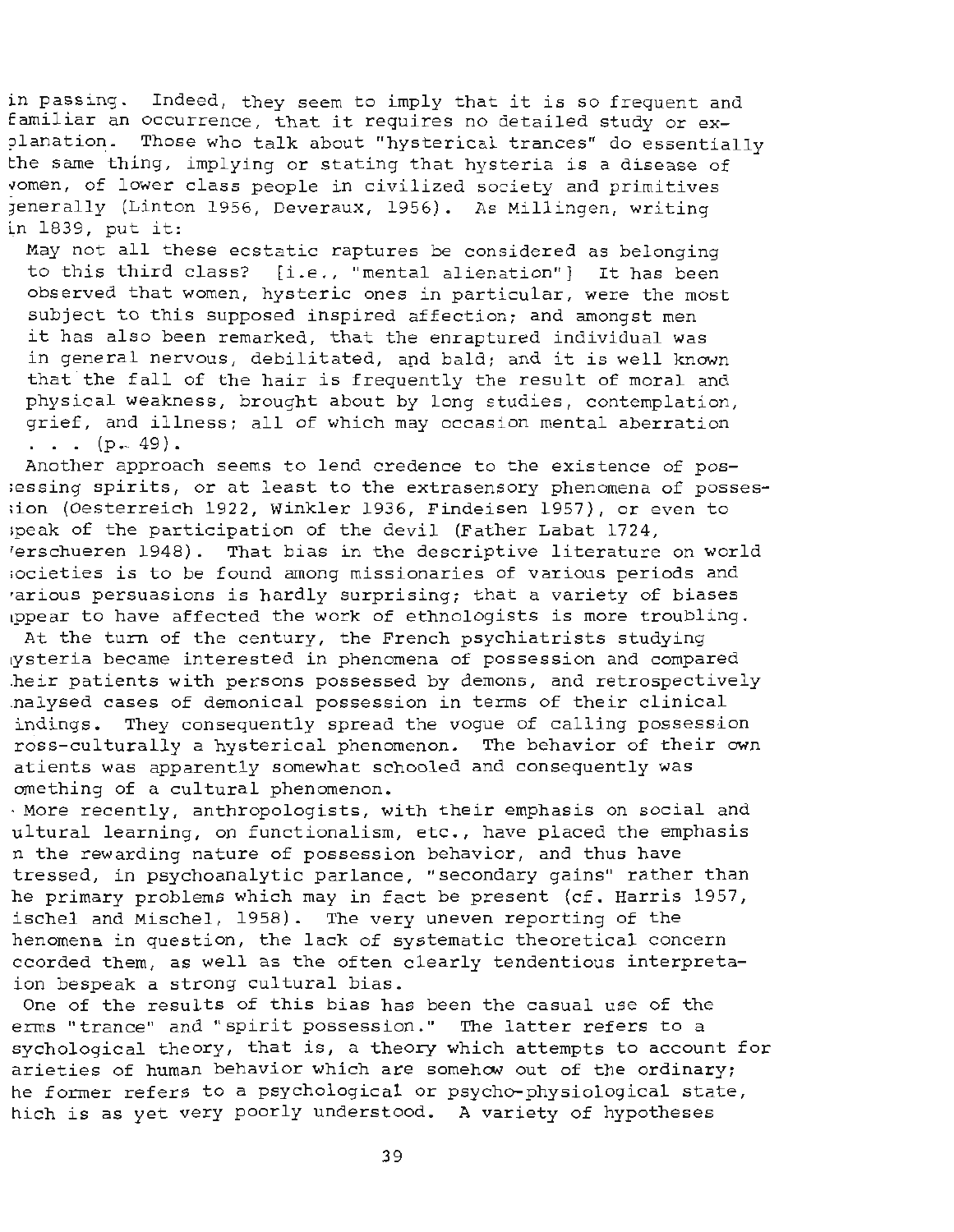have been advanced to account for these states among which hysteria (Linton 1956, Devereux 1956), hypnosis (Wittkower 1964), non-pathological dissociation (Field, 1960), cultural learning (Herskovits 1937, 1948), social learning (Mischel and Mischel 1958), histrionics (Leiris 1958, Metraux 1959), epilepsy (Haberland 1960) are the most popular. Yet these explanatory categories are themselves, on the whole, poorly understood and the argument tends to center on the question whether or not these states are to be considered pathological.

More importantly, not much light has been thrown to-date on the processes and mechanisms involved. The study of dissociational states is, among other things, an area of ethnomedicine, ethnopsychology and ethnopsychiatry as well as a question of comparative religion, and as such deserves our close attention.

Some of the difficulty with the studies of "trance," beyond that of bias, lies undoubtedly in the nature of the phenomenon itself, which has handicapped the gathering of significant data. For the investigation of psychophysiological states it would be relevant to gather physiological data, which, in the nature of the case, it may be difficult or even impossible to obtain in sacred contexts.

Descriptive material too, has been most uneven and so far has been more or less subjectively structured by the individual observers, whose attention was not always drawn to comparable aspects of the phenomena under study. Systematic observation on phenomena of trance induction, and termination, as well as on various aspects of behaviol during trance would provide much insight into constants and variations in the phenomena in question. Similarly, detailed questioning of informants on the subjective aspects of the states would provide much needed insight. A perusal of this literature provides much frustration and some doubts as to the value of the tons of accumulated ethnographic materials in our libraries. Such doubts have beer voiced by others before us (Levi-Strauss 1958, Wallace 1959 and others) and as such state nothing new. However, they raise questions about the usefulness of the current voque of statistical studies based on library research, since the value of the analysis depends so considerably on the value of the material analysed. We are currently working on an outline for studies of trance and spirit possession, which, we hope, will make it possible not only to tease whatever comparable materials exist out of the literature, but also to serve as a field quide for the future production of comparable studies.

Another handicap for studies of trance states has been the lack of adequate theory provided by psychologists and psychiatrists which might quide anthropologists in the development of consistent observational categories. Thus in their generally excellent Psvchiatric Dictionary, published in 1960 (3rd edition), Hinsie and Campbell give the following entry, under the heading of trance: "Trance 1. hypnotism; 2. cataleesy;  $3.$  ecstasy" (1960:750). Turning to: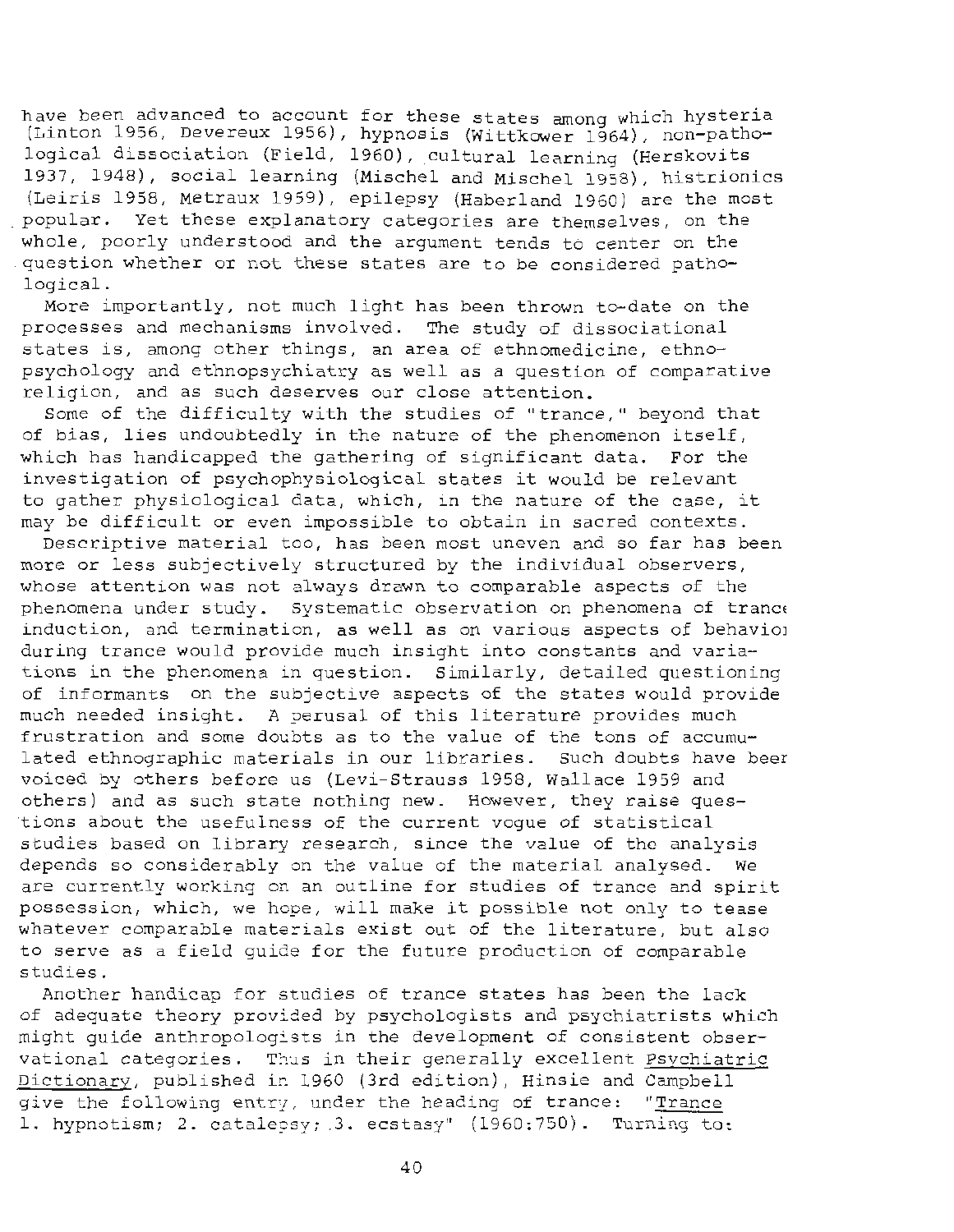Prance, ecstatic, we find the following:

In present-day psychiatry, the term ecstasy is confined for the most part to trance states in which religious ideation or similar ideas of dedication and complete surrender occupy almost the entire field of consciousness. (ibid:244) ~his tells us little, beyond noting that ecstasy is a (still un-

lefined) "trance state," the content of which concerns matters of :-eligion.

Hypnosis is also frequently used to explain the "trance states" :ound in the religious context. Hypnosis has become scientifically respectable of late and much has been written on the subject. Well ~nown students of hypnosis have been struck by similarities between 1ypnosis and trance, particularly as it occurs in Bali. Gill and Brenman (1961) devote a chapter to Balinese trance and are struck )y similarities between the Balinese as described by Bateson and lead (1942) and their own good hypnotic subjects, but they are also ;truck by differences. They say of the process of inducing hypnosis .n general:

On the basis of our experience and, more recently, theoretical extrapolations, we have concluded that the induction process of necessity involves not only maximal attention but also a specific kind of relationship to a real or fancied human being (Gill and Brenman 1961:31, our italics).

'his raises the very interesting question of the possibility of a ancied personality, namely that of a possessing spirit, playing :he role of hypnotist. Indeed, Gill and Brenman present some :vidence of a fancied introjection and incorporation of the hypnotist 1y his subject. Yet they admit to much general ignorance concerning .he mechanisms underlying hypnosis. Jane Belo (1960:4) speaks of •r. Milton Erickson's reactions to viewing films of Balinese child .rancers and being able to point out specific similarities in their •ehaviors to those of hypnotic subjects. Yet until a better undertanding of the psycho-physiological processes involved is attained, t seems doubtful that the hypotheses developed in the therapist's ffice or the laboratory can be tested in the ethnographic field ituation.

While we may thus be able to explain our lack of systematic research nto "trance" states, as far as their psycho-physiological and sychiatric aspects are concerned, the lack of adequate comparative .nalyses of cultural data is more puzzling. As stated earlier, the erms "trance" and "spirit possession" are frequently used interhangeably. In fact, however, trance or, better, dissociation may ind a variety of other cultural explanations, or it may not be nterpreted separately and institutionalized at all but merged into

larger category of disease. It may be explained as due to soul oss or soul migration, to contact with spirits through visions ather than to intrusion by spirits. Long ago, Loeb (1929) made an mportant distinction between inspirational and non-inspirational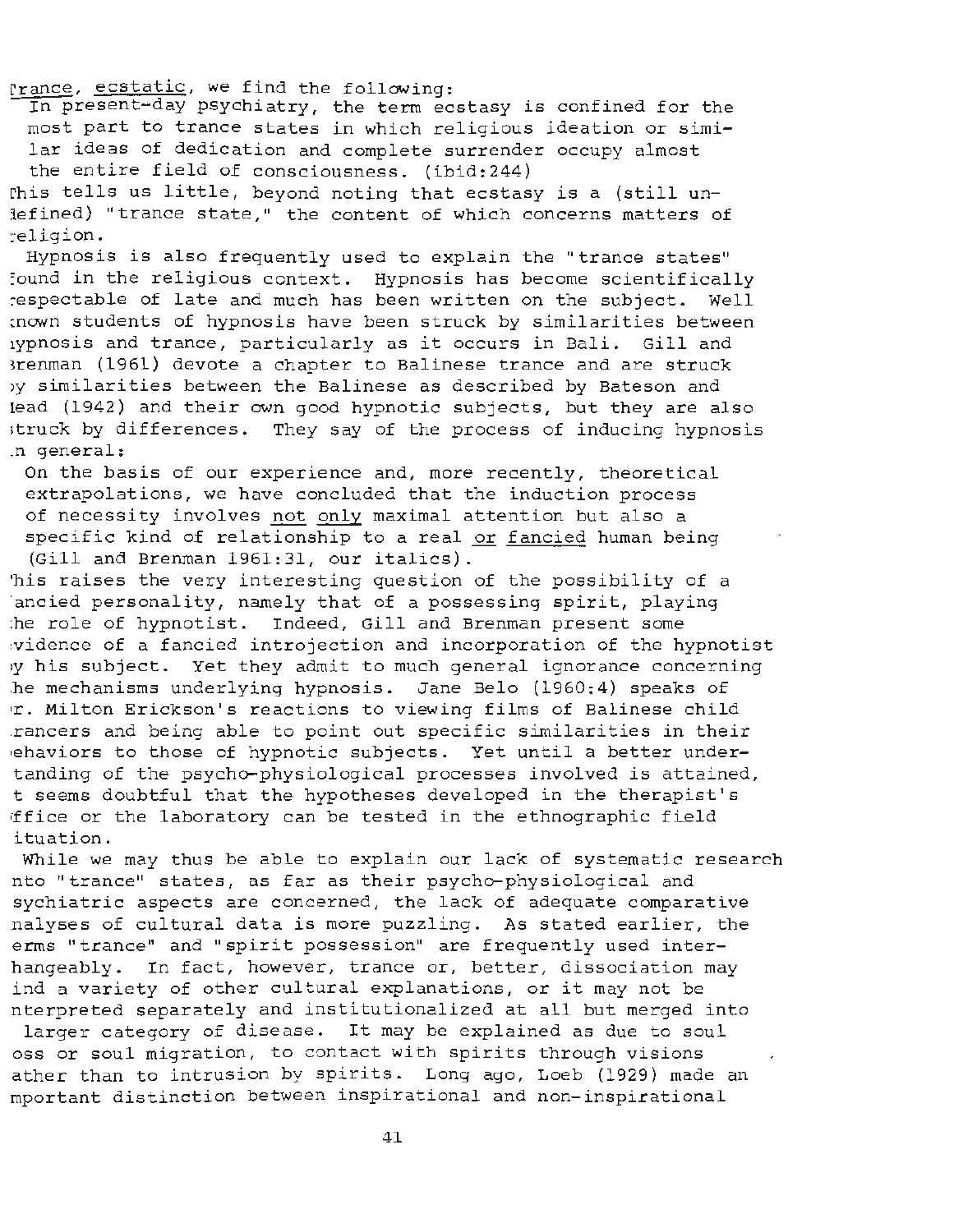shamanisms which is relevant here.

On the other hand, theories of possession are not limited to those linked with dissociational states. Among some American Indian groups possession of one or more spirits is a matter of power to cure or to fight, etc., and does not involve any alternation of consciousness or of personality. In fact, such possessions may be thought of as permanent, in contrast to the temporary possessions which occur where dissociation is explained in this manner. The Havasupai (Spier 1928) and the Jivaro (Harner 1962) exemplify such a conception of possession. Among the Havasupai, spirits are acquired as part of the vision quest and among the Jivaro, through head hunting.

We have said earlier that studies of spirit possession have been neglected in generalized broad comparative studies. One limited exception to this is found in the work of Whiting and Child (1953). These authors group spirit possession with soul loss for their category of dependency-related theories of illness. Thus they focus on spirit possession as a cause of illness, whether or not the illness involves an altered state of consciousness or dissociation. While they group this theory with, in some sense, its opposite, soul loss, they omit consideration of those types of possession which do not involve illness. Spirit possession and soul loss as theories of disease are related to a negative fixation in the dependency area of satisfaction in earlier childhood, and the investigators do indeed find their hypothesis confirmed. Yet one might argue that soul loss and spirit possession are diametrically opposite concepts{ and it would be interesting to see how their results would have been affected by a separation of these two categories.

In our present research, we are particularly interested in those types of spirit possession which are linked to dissociational states ("trance," states of altered consciousness). This association is frequent and widespread and that itself should be considered a significant finding. It remains to be shown why so many societies have hit upon or have accepted a theory of intrusion into the person by alien spirits to account for what is undoubtedly a panhuman phenomenon, namely temporary states of dissociation. However, this linkage of trance and spirit possession is not perfect; as indicated above, altered states of consciousness are not everywhere explained as due to intrusion by spirits, by other selves. Nor is this association uniform where it does occur, and this variety deserves further investigation. As mentioned earlier, only a limited number of monographic studies dealing with the trance and spirit ?ossession exist and these are restricted to a handful of societies. :onsequently, the temptation exists to draw on these few studies for any generalized statements on the subject. Thus Jane Belo, in her  $3$ tudy of Balinese trance, finds it necessary to draw on comparative  $\ell$ naterial from Haiti for general comments. Michel Leiris (1958),

l,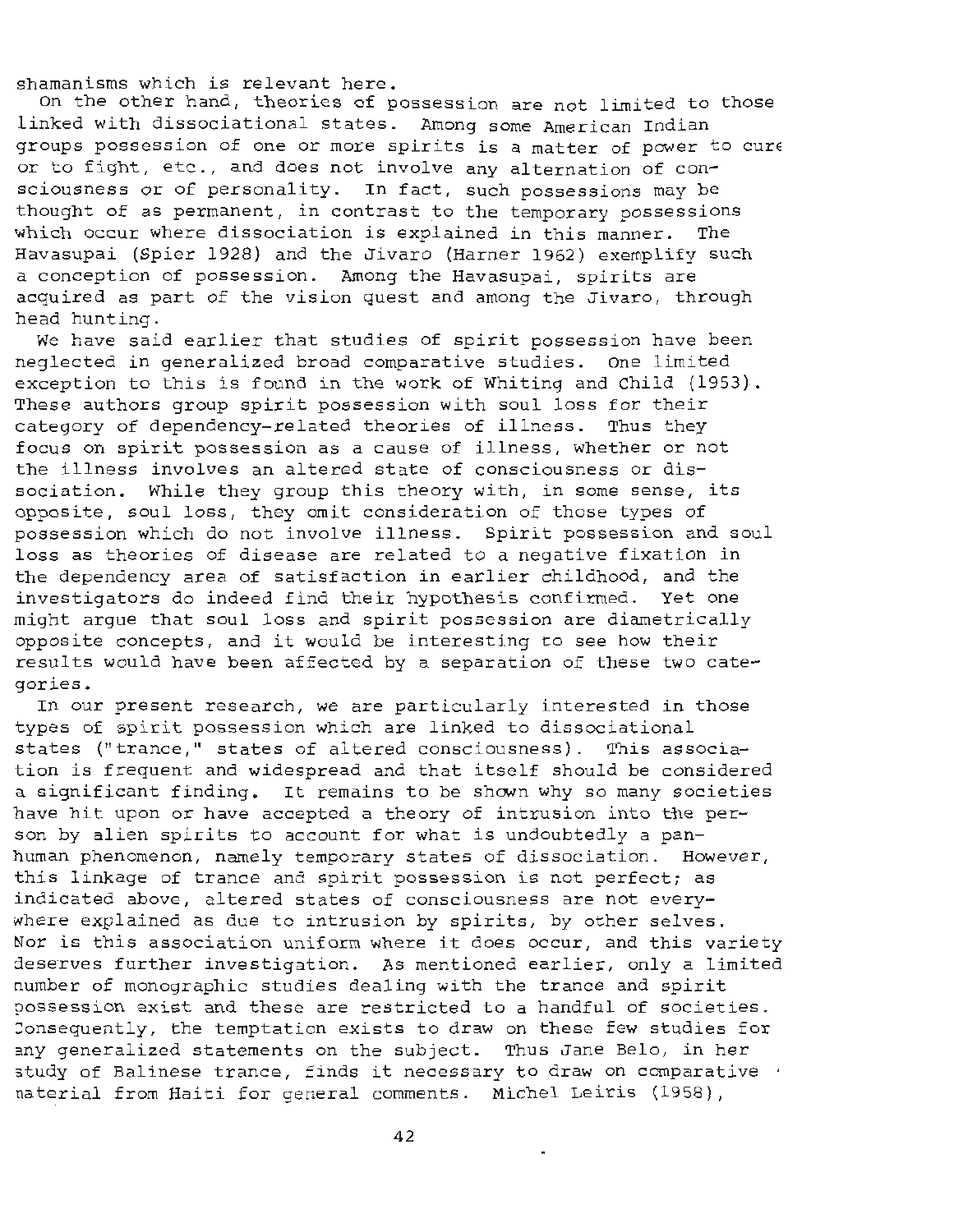~e analys ing material collected in the zar cult of Ethiopia after having worked in Haiti, finds it necessary to establish analogies between :hese respective cults. In fact, for a variety of reasons, Haitian tults have been visited by a great variety of Haitian and foreign isitors and investigators who have published their observations and reactions. For variety of observation and easy of accessibility of :he published material, the Haitian cults easily rank in first place. ~urthe rmore, the Haitian possession phenomena were the focus of a lebate on the normalcy of "trance" behavior, which has given them a ;ertain additional notoriety in the anthropological literature (Dorsainville 1939, Herskovits 1937 and 1948, Deren 1953, Metraux .959, Devereux 1956). There is, then, a tendency to treat spirit )ossession linked to trance as a unitary phenomenon, and to support liscussion of phenomena observed in one society with reference to >henomena observed in another. Yet one might argue the differences are at least as important as the similarities and that an investiration of the contrasts between the Balinese situation on the one hand and the Haitian situation on the other would be instructive. :n Bali, trance occurs in a great variety of ritual occasions and by beople occupying a great variety of roles. In Haiti, the ritual becasions are limited to those of the cult centers: there are no rreat theatrical occasions, there are no clubs of trance dancers, there are no seances and no mediums who answer questions in trance. 'rancers are adults; rarely if ever do prepubescent children go .nto such states, and if they do it is a matter of much comment. The little girl trance dancers of Bali, who cease trance activities<br>is they grow up, are totally in contrast to Haitian patterns. So is they grow up, are totally in contrast to Haitian patterns. 1re masks wherein spirits, which enter the masked performer, reside . 'here is nothing in the Haitian pattern that compares to the Balinese 'olk trancers, possessed by various animal spirits. That comparisons lay be made and a great number of similarities found between the iaitian and the Balinese trance-possession complex is the more ·emarkable .

Michel Leiris was much impressed with the theatrical nature of the thiopian zar cult and he found a similar histrionic aspect in Haitian odun. Yet the central concern of the zar cult with illness is abent in the Haitian cults. It is clear too that the Balinese cults hare the histrionic element, and perhaps this is necessarily in-.erent in the very notion of possession, which requires the individual .o act or at least to play the role of another, namely that of the ossessing spirit. To develop a meaningful typology, then, we must ttempt to separate those features of the trance-possession complex hich are generally shared and thus become definitional and those hich differentiate the various sorts of trance-possession complexes. wo approaches may be used in this attempt and it would appear that .hey do indeed dovetail into one another: a functional distinction of omplexes into ritual cults, cults concerned with disease, etc., entering on the roles of those who go into trance, and, on the other

43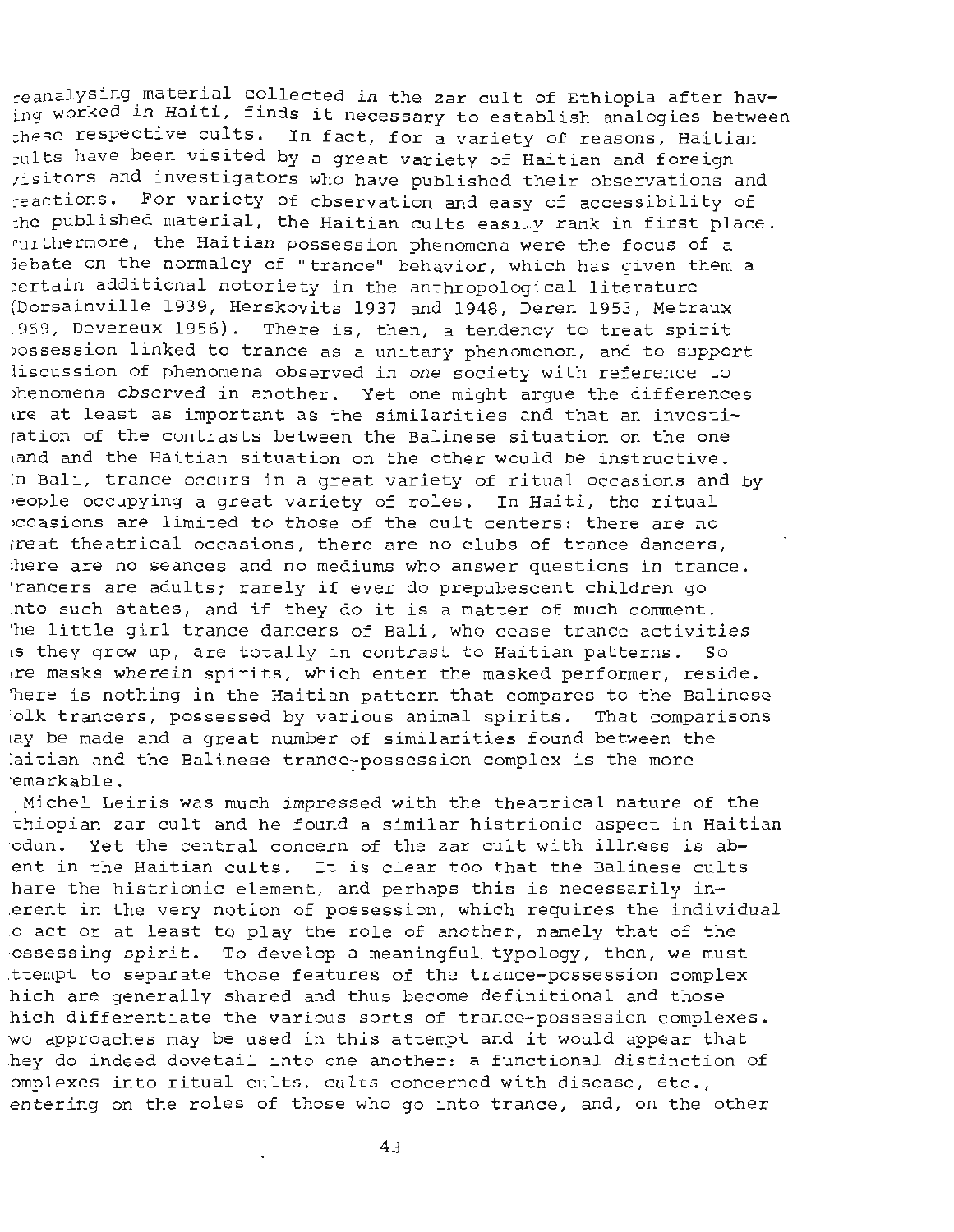hand, a series of distributional studies.

Luc de Heusch (1962), in a recent paper, makes much of the contrasting pair: spirit possession--spirit (or soul) loss; i.e., in order for possession to take place, room has to be made for the possessing spirit by the absence of the soul, or, as in Haiti, one of the souls. He differentiates between possessions in which ill-<br>ness results and those which are desired for ritual purposes. He ness results and those which are desired for ritual purposes. treats both shamanism and possession under the headings of "adorcism" and "exorcism." Adorcism in shamanism involves the return or recapture of a lost soul, and, in possession, the introduction of a new soul, particularly of a possessing spirit in a ritual context. Exorcism on the other hand involves the extraction of a foreign presence in shamanism and the extraction of a foreign soul in the possession category .

This parallels the older distinction made by Oesterreich (1922) between "voluntary" and "spontaneous" possession. Voluntary possessions are those in which the presence of the spirits is desired and induced in a ritual context through a variety of means. Spontaneous possessions are those over which the individual has no control and which and therefore uninvited, perceived as invasions by alien forces. Both of these authors consider this latter, negative variety of possession in terms of the Judeo-Christian model: cure is effecte by exorcism, by driving out of the possessing spirit. They overlook a very widespread and important category, which represents a third ?Ossibility and in which "cure" is effected by coming to terms with the possessing spirit. Such a type of possession is very widespread in Africa, and has been well described for a number of societies, mos particularly perhaps by Jean Rouch (1960) for the Songhay, which, :uriously, de Heusch uses as one of his detailed examples of ador - :istic possession, i dentifying it thus with the ritual cults of the loruba and the vodun cult of Haiti . Among the Songhay, as Jean Rouch describes them, as well as in the zar cult of Ethiopia (Leiris 1958, Messing 1958), and cf Egypt (Riya Salima 1902), among the )igo (Gerlach}, perhaps, too, in the ancient Greek Corybantic Cults (Jeanmaire 1951, Linforth 1946), the process of trance and initiation legins with an illness. This illness is diagnosed by a cult leader, tho suspects possession by a spirit. This possession so far is .atent, that is, expressed only in the illness, but not in dissocia-  $\sin 1$ . As part of the diagnostic procedure, the diagnostician inluces an active possession, he causes the spirit to "mount his horse,' ..e., he causes the subject to go into trance. The spirit is, then, juestioned and typically an arrangement is made, whereby the spirit •ill receive offerings or some degree of compliance with its demands, .n exchange for appearing hence forth only in the controlled environent of the ritual, and not to cause illness. The patient thus beomes a member of a curing society or spirit cult, whose members articipate in the curing rituals for others. Eventually, the inividual may become a leader of such a group. Another variation,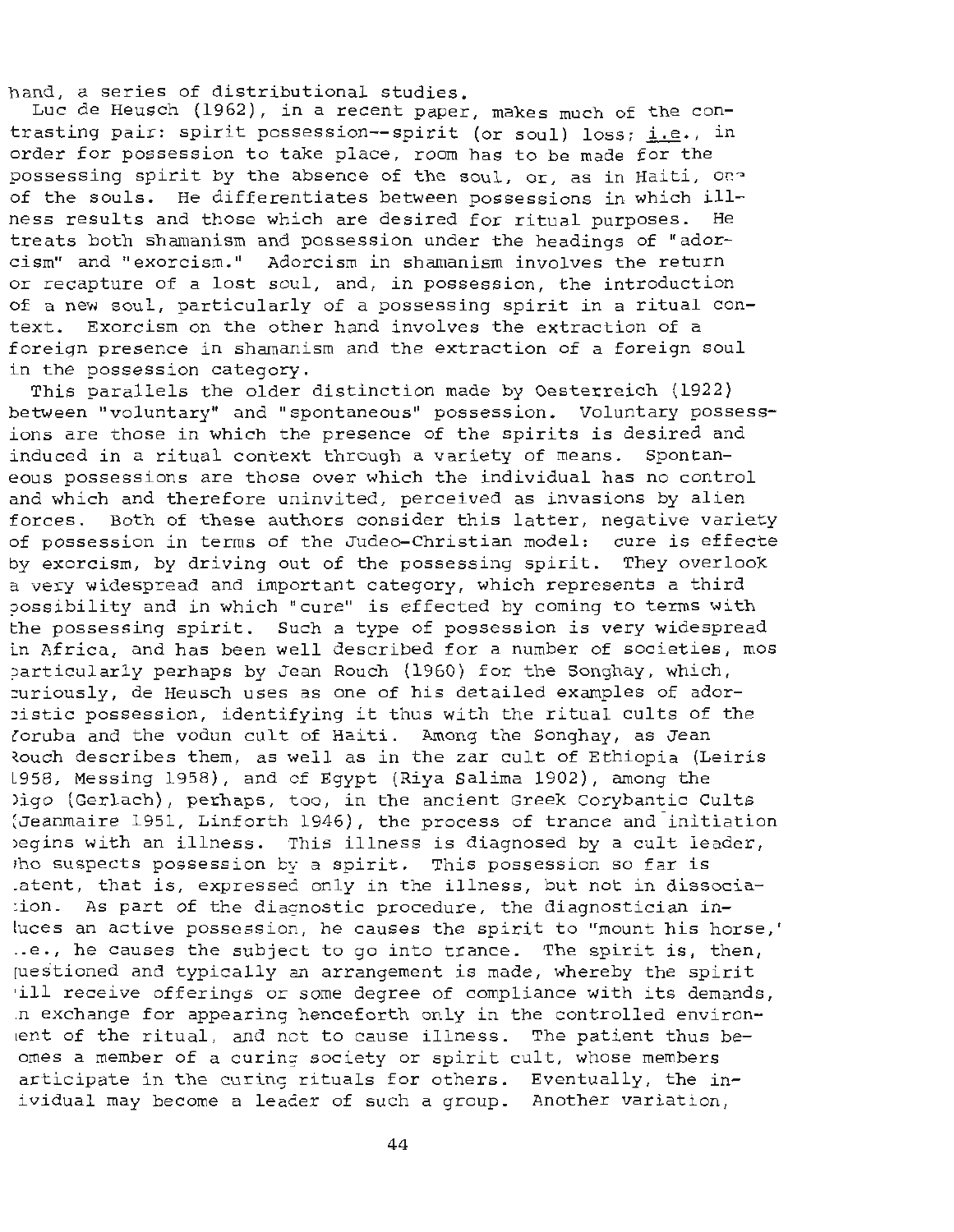closer in this respect to the often reported patterns of Siberian shamanism, is found among several other African groups such as the Zulu, and the Akan (Field 1960}. Here the possessed person passes through a prolonged period of illness and then, with the help of the spirits, becomes a curer himself.

This "coming to terms with illness" is in marked contrast to the New Testament model of spirit-possession, in which "impure" spirits must be driven out and no compromise is envisaged. Parenthetically, this polarization seems to fit F. L. K. Hsu's (1960} comments on Western society, particularly in regard to witchcraft, where he argues that Western society is the only one that killed its witches, where witches could not atone and buy their way back into the good graces of their neighbors. Be this as it may, it is noteworthy that in the medieval conception, possession and witchcraft were linked, in that both were thought of as implying demoniacal, diabolical involvement. Furthermore, from the point of view of the present discussion, it is important to note how such polarized conceptions structure the reporting and classification of data, and therefore, how difficult it is to break out of the mold--or the bias--imposed by the tradition of Western thought in dealing with the phenomena of trance and spirit possession.

The New Testament model of possession illustrates another important point: it shows how expections structure both the experience and the observation of dissociational states. Demoniacs were expected to be tormented by conflicting feelings, by a descrepancy between the things the possessing spirits said and did and what they themselves wished, by conversations between the spirits and the person himself--or herself.

This is also true for reports of demoniacal possession among Jews. Thus a description of a ceremony of exorcism in which the spirit (dybbuk} is driven out at the beginning of the 19th century in Russia (Fromer 1812) closely parallels the earliest such report from 16th century Germany (Ma'aseh Book, ed. Gaster, as cited by Trachtenberg 1939).

This alternation between the spirit and the victim's own soul and particularly the subject's consciousness of what is taking place is in great contrast to the type of "possession" experience reported in the ethnographic literature, in which a total displacement of the soul by the possessing spirit takes place, that is, in which there is, temporarily, a total loss of personal awareness and identity, and amnesia following the trance state. One is tempted to wonder, how the shared expectations of subject and observer tend to reinforce each other. In fact, Oesterreich (1930:32) states, "To theology, which until recently has alone had occasion to con cern itself with this question, the reality of an inner division in the state of consciousness is clearly evident." However, "We 1iscover with surprise, that such a duplication of consciousness is not by any means present in every case. It is lacking in many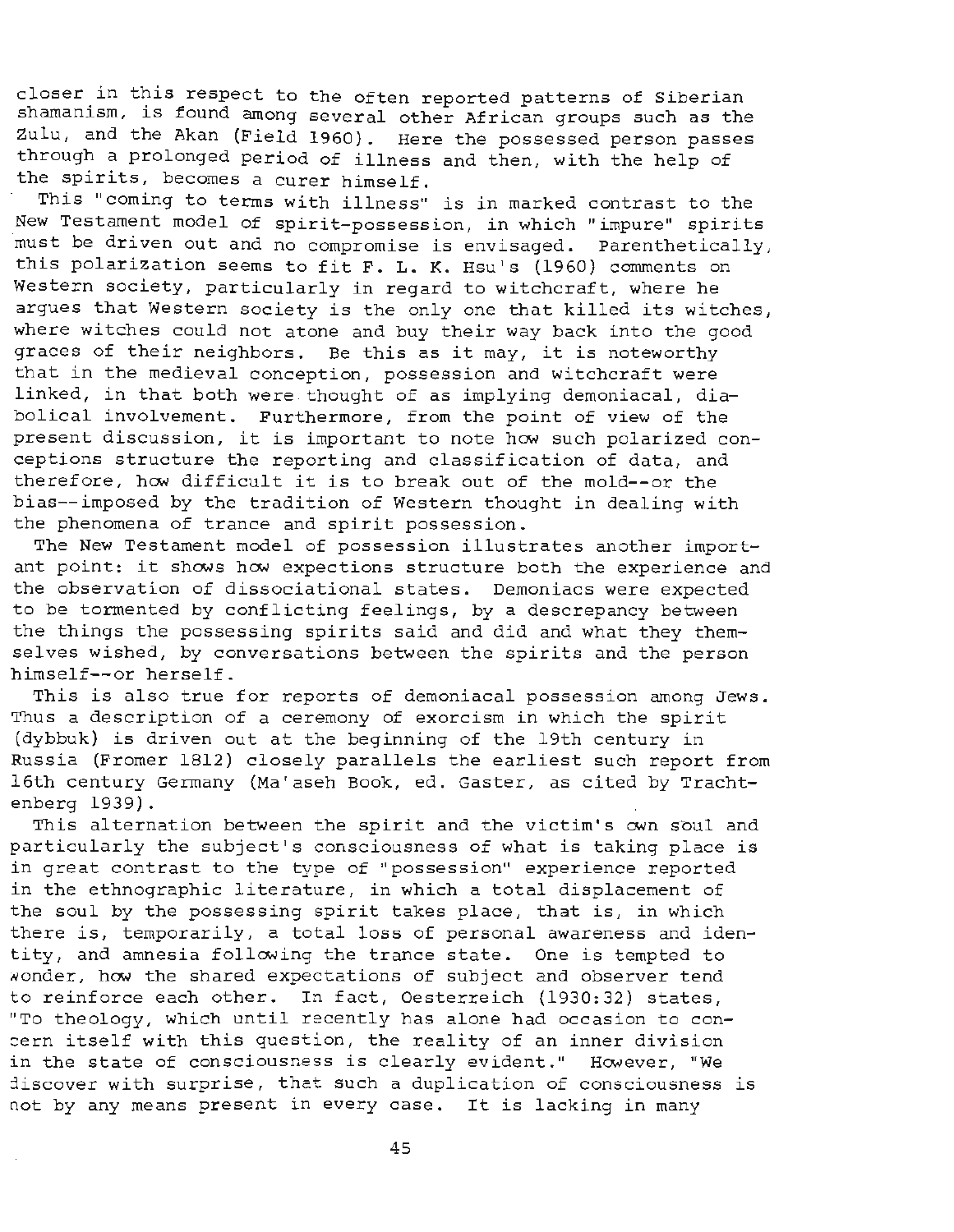cases, e ven in most."

It is clear, that the bias of the observer here, too, has played a role in the manner in which accounts have been recorded.

Because of the difficulty inherent in comparative studies of any magnitude, which, of necessity, must be based on the literature, it seems advisable to become aware of the various sources of bias and to analyze their possible effect on the sources which must be used for a given type of investigation. We have attemtped to do this for certain aspects of the literature dealing with the phenemena of trang and spirit possession as we have become aware of them in an initial survey of materials on some two-hundred and fifty societies.

Ohio State University

## NOTES

1. This investigation is supported in whole by Public Health Service research grant MH 07463-01 from the National Institute of Mental Health.

## BIBLI OGRAPHY

| Bastide, Roger      |                                                                                                                                                                              |
|---------------------|------------------------------------------------------------------------------------------------------------------------------------------------------------------------------|
| 1958                | Le Candomblé de Bahia (rite Nagô). Paris, Mouton<br>& Co.                                                                                                                    |
| 1960                | Les religions africaines au Brésil. Paris, Presses<br>Universitaires de France.                                                                                              |
|                     | Bateson, Gregory and Margaret Mead                                                                                                                                           |
|                     | 1942 Balinese character: a photographic analysis. New<br>York, New York Academy of Sciences, Special Publi-<br>cations II.                                                   |
| Belo, Jane          |                                                                                                                                                                              |
| 1960                | Trance in Bali. New York, Columbia University<br>Press.                                                                                                                      |
| Deren, Maya         |                                                                                                                                                                              |
| 1953                | The divine horsemen: The living gods of Haiti.<br>New York, Thames and Hudson.                                                                                               |
| Devereux, George    |                                                                                                                                                                              |
| 1956                | Normal and abnormal: the key problem of psychiatric<br>anthropology, In Some uses of anthropology. Wash-<br>ington, The Anthropological Society of Washington.<br>Pp. 23-48. |
| Dorsainville, J. C. |                                                                                                                                                                              |
| 1939                | Vodou et névrose. Port-au-Prince, Haiti, Imprimerie<br>La Presse.                                                                                                            |
| Field, M. J.        |                                                                                                                                                                              |
| 1960                | Search for security: An ethno-psychiatric study of<br>rural Ghana. Evanston, Ill., Northwestern University<br>Press.                                                         |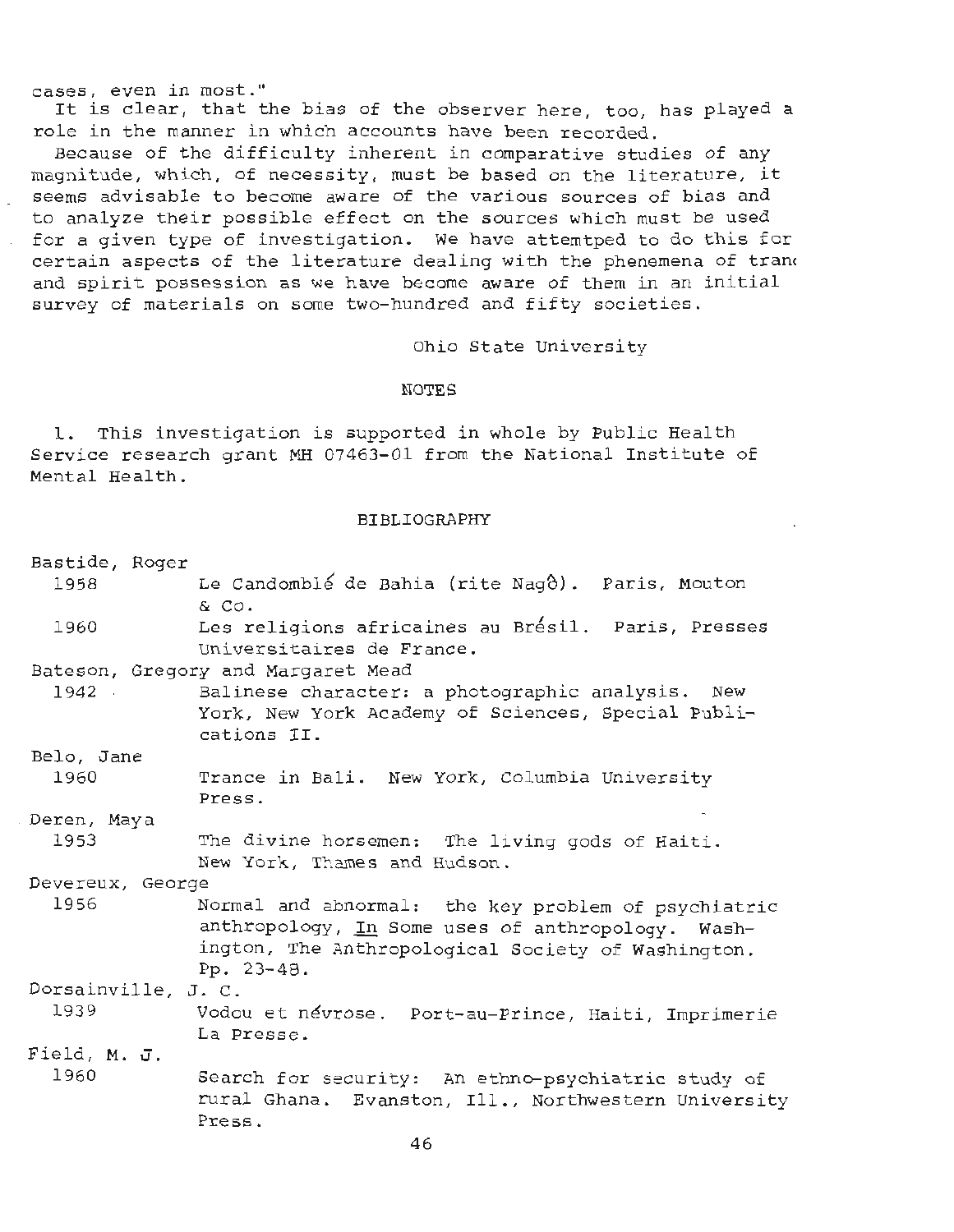Findeisen, H. 1957 Fromer, Jacob 1812 Schamanismus. Stuttgart, Kohlhammer. Ghetto-Dämmerung: Eine Lebensgeschichte. 3rd. edition, Leipzig. ·Gerlach, Luther P. 1963 Personal communication. Gill, Morton and Margaret Brenman 1961 Hypnosis and related states. New York, International Universities Press. Haberland, Eike 1960 Bessessenheitskulte in Sud-Äthiopian, Paideuma. Harner, M. J. 1962 Harris, Grace Mitteilungen zur Kulturkunde 6:142-150. Jivaro souls. American Anthropologist 64:258-272. 1957 Possession "hysteria" in a Kenya tribe. American Anthropologist 59:1046-1066. Herskovits, M. J. 1937 Life in a Haitian valley. New York, A. Knopf. 1948 Man and His Works. New York, A. Knopf. Heusch, Luc de 1962 Hinsie, L. E. and R. J. Campbell 1960 Hsu, F. L. K. 1960 Jeanmaire, H. 1951 Pere Labat 1724 Leiris, Michel 1958 Culte de possession et religions initiatiques de salut en Afrique. In Religions de salut. Annales du Centre d'Etudes des Religions 2. Brussels, Universite Libre de Bruxelles. Psychiatric dictionary. 3rd ed. New York, Oxford University Press. A neglected aspect of witchcraft studies. Journal of American Folklore 73:35-38. Dionysos: histoire du culte de Bacchus. Paris, Payot. Nouveau voyage aux Isles de !'Amerique. 2 Vols. The Hague. La possession et ses aspects théâtraux chez les A Ethiopiens de Gondar. L'Homme, Cahiers d'Ethnologie, de Geographie et de Linguistique, nouvelle serie, no. 1. Paris:Plon. Levi-Strauss, Claude 1958 Anthropologie structurelle. Paris,Plon. Linforth, Ivan, M. 1946 The corybantic rites in Plato. Berkeley and Los Angeles, University of California Press.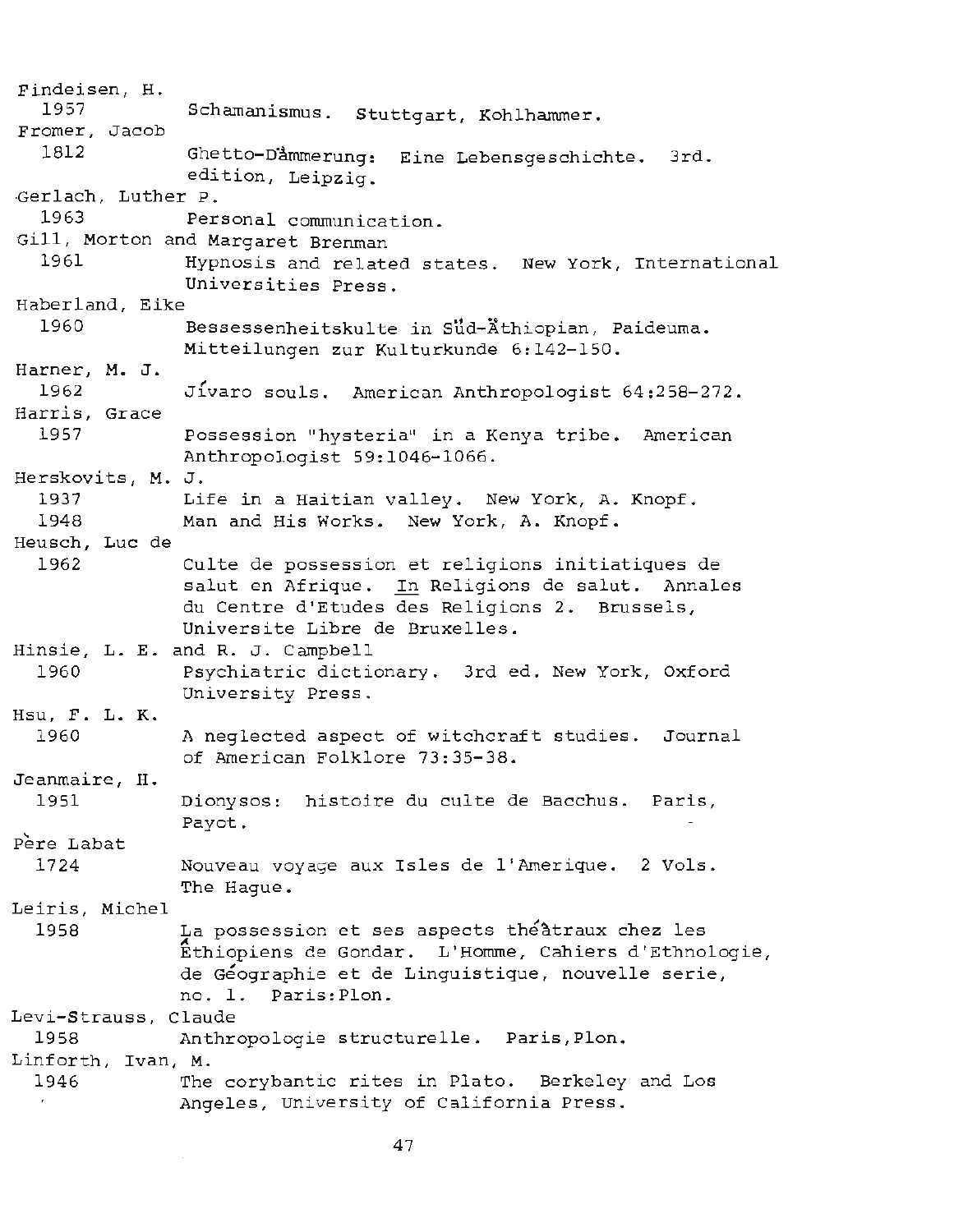Linton, Ralph 1956 Culture and mental disorders. Springfield, Charles C. Thomas. Loeb, E. M. 1929 Shaman and seer, American Anthropologist 31:60-84. Messing, Simon . 1958 Group therapy and social status in the Zar cult of Ethiopia, American Anthropologist 60:1120-1126. Metraux, Alfred<br>1959 Voodoo in Haiti. New York, Oxford University Press Millingen, G. G. 1839 Curiosities of medical Experience. 2nd rev. ed. London, R. Bentley. Mischel, Walter and Frances Mischel 1958 Psychological aspects of spirit possession. American Anthropologist 60:249-60. Oesterreich, T. K. 1922 Die Bessessenheit, Halle. Translated into English by D. Ibberson as Possession, demoniacal and other. London, 1930, Kegan Paul, Trench, Trubner & Co., Ltd Rouch, Jean 1960 La religion et la magie Songhay. Paris. 5alima, Riya (Mme. Rachid Pacha) 1902 Harems et rnusulmanes: Lettres d'Egypte. Paris. 3pier, Leslie 1928 Havasupai ethnography. New York, American Museum of Natural History Anthropological Papers 29, .part III. rrachtenberg, Joshua 1939 Terger, Pierre Jewish magic and superstition. Philadelphia, Behrman's Jewish Book House. 1957 Notes sur le culte des orisa et vodun à Bahía, la Baie de tous les Saints au Bresil et a l'ancienne Côte d'Esclaves en Afrique. Memoires de l'Institut Francais d'Afrique Noire no. 51. Dakar. rerschueren, J. 1948 La république d'Haiti. 3 vols. Wetteren, Belgium; Editions Scaldis. rallace, A. F. C. 1959 Cultural determinants of response to hallucinatory experience. A.M.A. Archives of General Psychiatry 1: 58-69. biting, John and Irving Child 1953 Child training and personality. New Haven, Yale University Press.